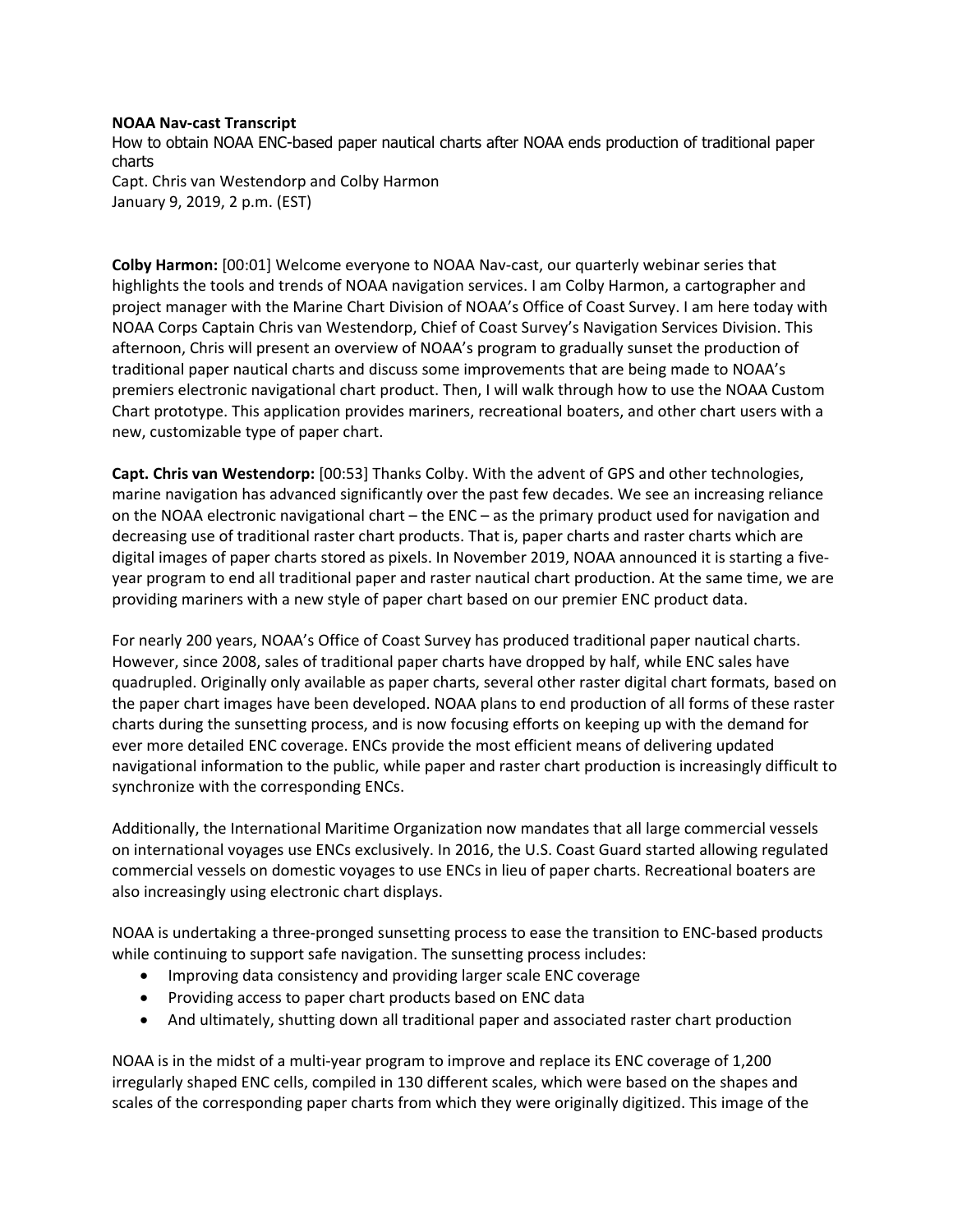raster tab of the NOAA Chart Locator – our online chart catalogue - shows the current paper chart coverage in the west end of Lake Superior. The prior ENC coverage had very similar layout and the largest scale ENC coverage between Thunder Bay and Duluth, like the paper charts, was 1:120,000.

The new reschemed ENC product suite will consist of a standard gridded layout of ENCs, compiled in just a dozen standard scales. The new ENC coverage will generally be at the same or larger scale than previous coverage and increase the number of ENC charts, or cells, from 1,200 to about 9,000. Thus, the level of detail and consistency will improve significantly among ENCs. This image of the ENC tab of the NOAA Chart Locator, shows the new, reschemed ENC coverage in the same area. Note that these 19 new ENC cells replace the previous 1:120,000 scale coverage with larger 1:80,000 scale ENCs.

NOAA is now providing access to paper chart products based on ENC data, through the NOAA Custom Chart prototype and through third-party commercial data providers. The online NOAA Custom Chart (or NCC) application enables users to create their own charts from the latest NOAA ENC data. Users may define the scale and paper size of custom-made nautical charts centered on a position of their choosing. NCC then creates a geospatially referenced Portable Document Format (or GeoPDF) image of a nautical chart. Chart notes and other marginalia are placed on a separate PDF page. Users may then download, view, and print the output. This provides an easy way to create a paper or digital backup for electronic chart systems or other GPS enabled chart displays. A comparison of NOAA Chart 16204 and the corresponding NOAA Custom Chart covering Port Clarence, Alaska is shown here. Although it looks a bit different from a traditional NOAA chart, NCC charts show the latest data as compiled in the NOAA ENCs. The NCC prototype is in the early phases of development and many improvements are planned.

The five-year process to end all traditional paper nautical chart production will shut down all other raster chart products and services associated with traditional NOAA paper nautical charts, including:

- Print-on-demand or POD paper nautical charts
- Full-size and BookletChart™ PDFs
- NOAA raster navigational charts or RNCs
- The NOAA RNC tile service
- And NOAA's online RNC viewer

The expected cancellation date of these products and services is January 2025.

NOAA is coordinating details of the sunsetting effort with its primary charting partners, such as the US Coast Guard, the Army Corps of Engineers, and the National Geospatial-Intelligence Agency. Other federal agencies are involved through our participation in the Committee on the Marine Transportation System, Future of Navigation Integrated Action Team.

We are also working with some of our largest traditional paper nautical chart print-on-demand vendors, that is NOAA's POD chart agents, to develop ways in which they will be able to provide large format plots of charts created with the NCC application in a manner similar to the way POD agents now sell standard traditional NOAA paper charts.

In the future, POD agents may also be able to provide a limited set of about 300 predefined coastal scale charts (about 1:75,000 to 1:130,000 scale) that will be generated by NOAA using the NOAA Custom Chart application on a recurring basis. These would have footprints similar to the current paper charts in this coastal scale range and users will likely be able to order these using the old traditional paper-chart chart numbers. This service model is still being developed and will only be available for about a quarter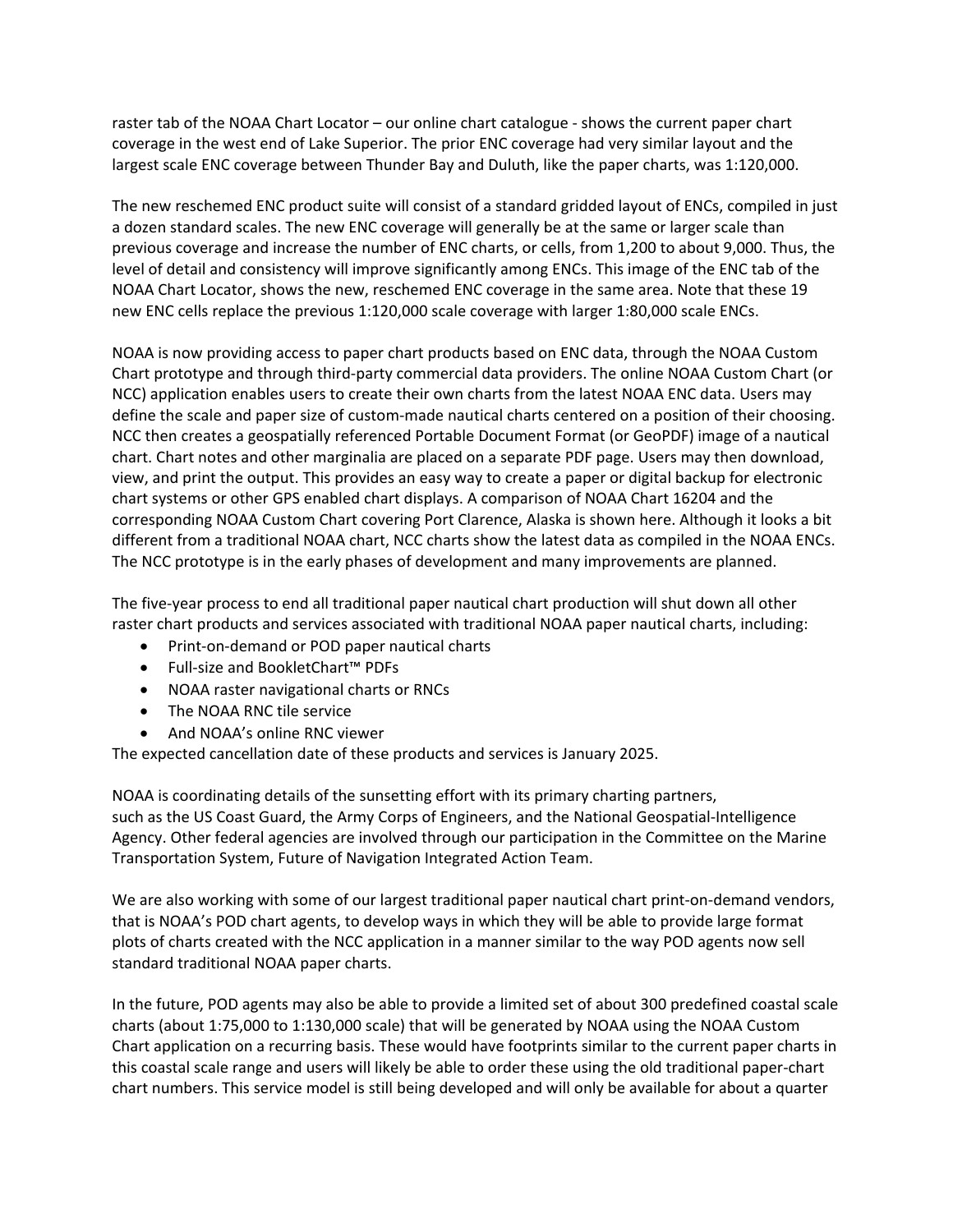of the existing traditional paper chart product line. However, users will still be able to create custom charts covering other traditional paper-chart footprints on their own.

A Federal Register Notice announcing the start of NOAA's process to sunset paper and raster chart production was published on Nov 15, 2019. Comments regarding the raster sunset program and the NOAA Custom Chart application may be submitted through NOAA's online ASSIST feedback tool. Comments and recommendations will help shape the manner and timing in which the product sunsetting process will proceed. So far, over 300 comments have been received from the public regarding NOAA ending traditional paper nautical chart production. Many comments express a desire to continue having access to paper charts, especially as a backup for electronic navigation equipment. NOAA believes that the new NOAA Custom Chart web application and future agreements with existing NOAA POD chart agents to print large format charts output by NCC will meet the needs of these customers. Although the official comment period for the Federal Register Notice ends on Feb 1st, NOAA will continue to accept comments after that date and is especially interested in the public's ideas for improving the NOAA Custom Chart application.

More information about the end of raster chart production is available in the "Sunsetting Traditional NOAA Paper Charts" document. The "Transforming the NOAA ENC" document provides a wealth of information about rescheming and other improvements to the NOAA ENC product suite. Both of these documents may be downloaded from the Office of Coast Survey website under the "Publications" pull-down menu. And now, I will turn the nav-cast back over to my colleague, Mr Colby Harmon, who will demonstrate the NOAA Custom Chart application.

**Colby Harmon:** [10:25] Thanks Chris. The NOAA Custom Chart portion of today's presentation will include:

- How you can make recommendations to NOAA for improving the application
- Basics of creating an NCC chart
- How to customize your chart
- How to get a paper copy of your chart
- And plans for future enhancements

The app is on the NOAA Office of Coast Survey website at nauticalcharts.noaa.gov. Once on the Coast Survey Homepage, click on the NOAA Custom Charts link in the "General Use Charts" bar to open the app. We are continually making improvements to the NOAA Custom Chart App, but it's still a prototype. During the prototype phase a disclaimer is displayed when the application is launched that states all products created are for demonstration purposes only and are not to be used for navigation. Click OK in the dialog box to accept this limitation and the application will open. When the application is fully developed this disclaimer will be removed.

This slide (slide 14) shows the basic timeline for the raster chart sunset program. We started prototyping the NOAA Custom Chart application well before announcing plans to end raster chart production last November. Also, as mentioned in the "Sunsetting Traditional NOAA Paper Charts" document, we will be seeking feedback on the NOAA Custom Chart application, and the raster sunset program in general, for about a year before NOAA starts cancelling traditional paper charts. When the initial development is complete, the NOAA Custom Chart application and ongoing coordination with our print-on-demand chart agents will provide a convenient replacement for traditional paper charts and an easy means to obtain ENC-based paper charts.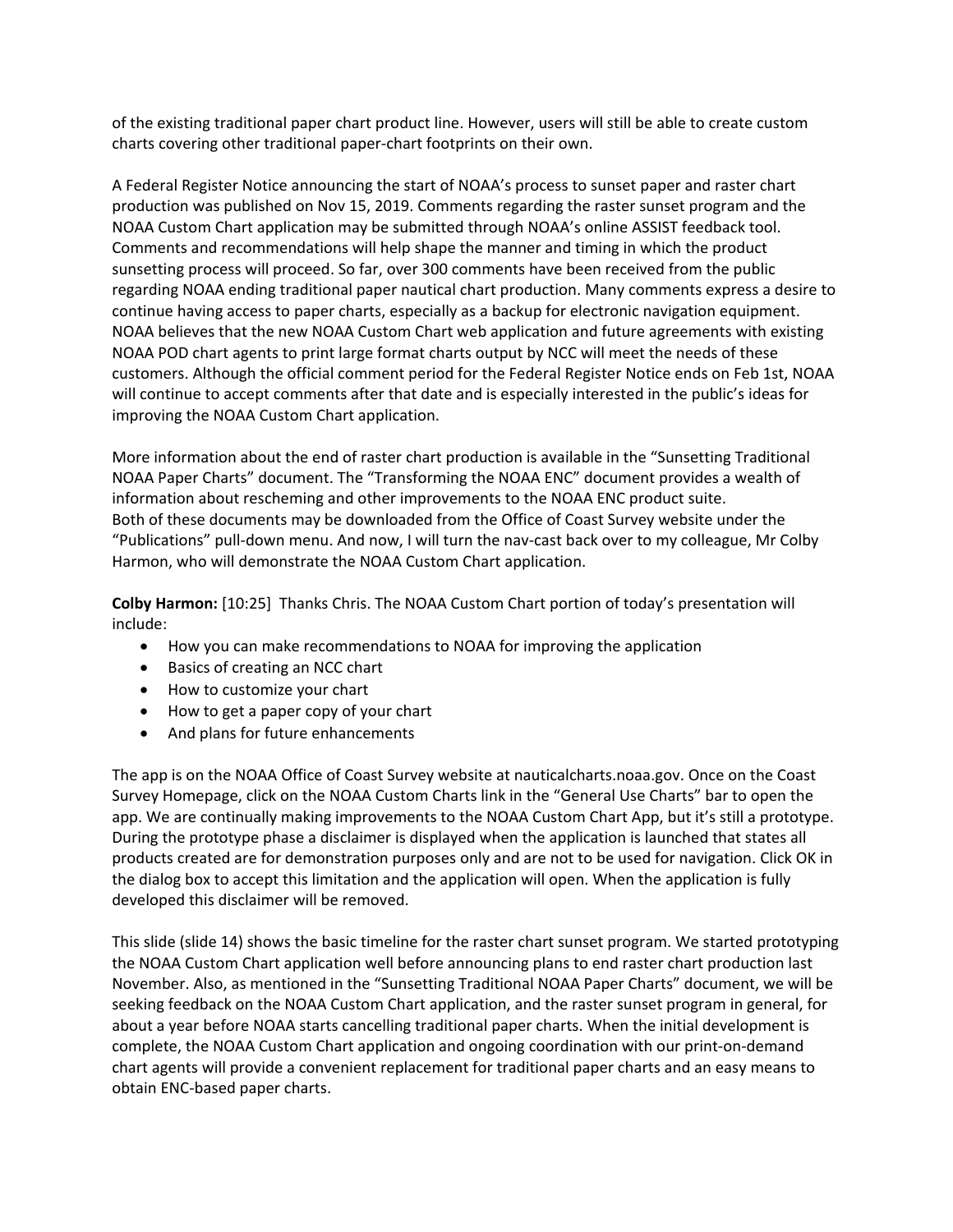The point we want to stress here is that cancelation of traditional paper nautical charts will not start until we believe the NOAA Custom Chart application is fully functional. We are also confident that NOAA will be able to fully complete the shutdown of traditional raster and paper nautical chart production by Jan 2025.

Once you've tried the NOAA Custom Chart app, click on the feedback link at the top of the screen to open the NOAA ASSIST form and share any suggestions that you may have for improving the application.

You can also use the NOAA's online ASSIST feedback form to comment on, ask a question about, or report an error regarding any other NOAA nautical product or service.

So let's go over the application's basic operations. There are three icons on the left side of the application window. Each opens a separate panel used to:

- define what the chart will look like,
- set the chart's paper size and scale,
- or export the custom chart into a PDF file.

I will explain how each of these panels work. As with many applications, there is a number of ways that the program enables users to accomplish any given task. I'll be showing you a way that I think works the best for me. I encourage you to experiment with the apps' controls and settings to determine what works best for you.

First, move to the area that you want a chart of. Click the "Display Properties / Print Settings" icon. Click and hold the left mouse button to pan. And use the plus and minus buttons or your mouse wheel to zoom in and out.

You can customize your chart to show safe water for your specific craft. The safety contour value is based on your vessel's draft plus an additional safety factor of your choosing. The NOAA custom chart application will highlight that depth contour value (or the next deeper depth contour, if the available ENC data doesn't have that particular depth contour line compiled). Generally, water inland from this extra thick contour line will be shallower than the safety contour value setting, and deeper, safe water will be seaward of that line. Different depth areas also receive different shades of blue, depending on depth values entered by the user.

The safety depth contour value – and a few other depth values, input by the user in the "Depth Contour" tab under Display Settings, are used to change how depth areas are shown on the chart. The darkest blue tint is used to portray the shallowest water. If the four depth shades option is used, the darkest tint is shown between the shoreline and the "shallow" value entered by the user. Different shades are shown between the "shallow" depth, "safety" contour depth value, and the "deep" depth set by the user. Open water beyond that is shown in white. If the two depth shade option is selected, then the chart will show just one shade of blue and white, as shown here on the right. At this point you should set all the other Display Settings in the Miscellaneous tab before moving on to setting your chart scale in the print properties panel. However, I want to quickly go through the basic chart making steps now and I'll cover the other display settings later.

To set the chart scale and size, click the "Define a Product / Print Properties" icon. Enter the ratio of the chart scale you want into the "scale" field without any commas. For example, for a 1:40,000 scale chart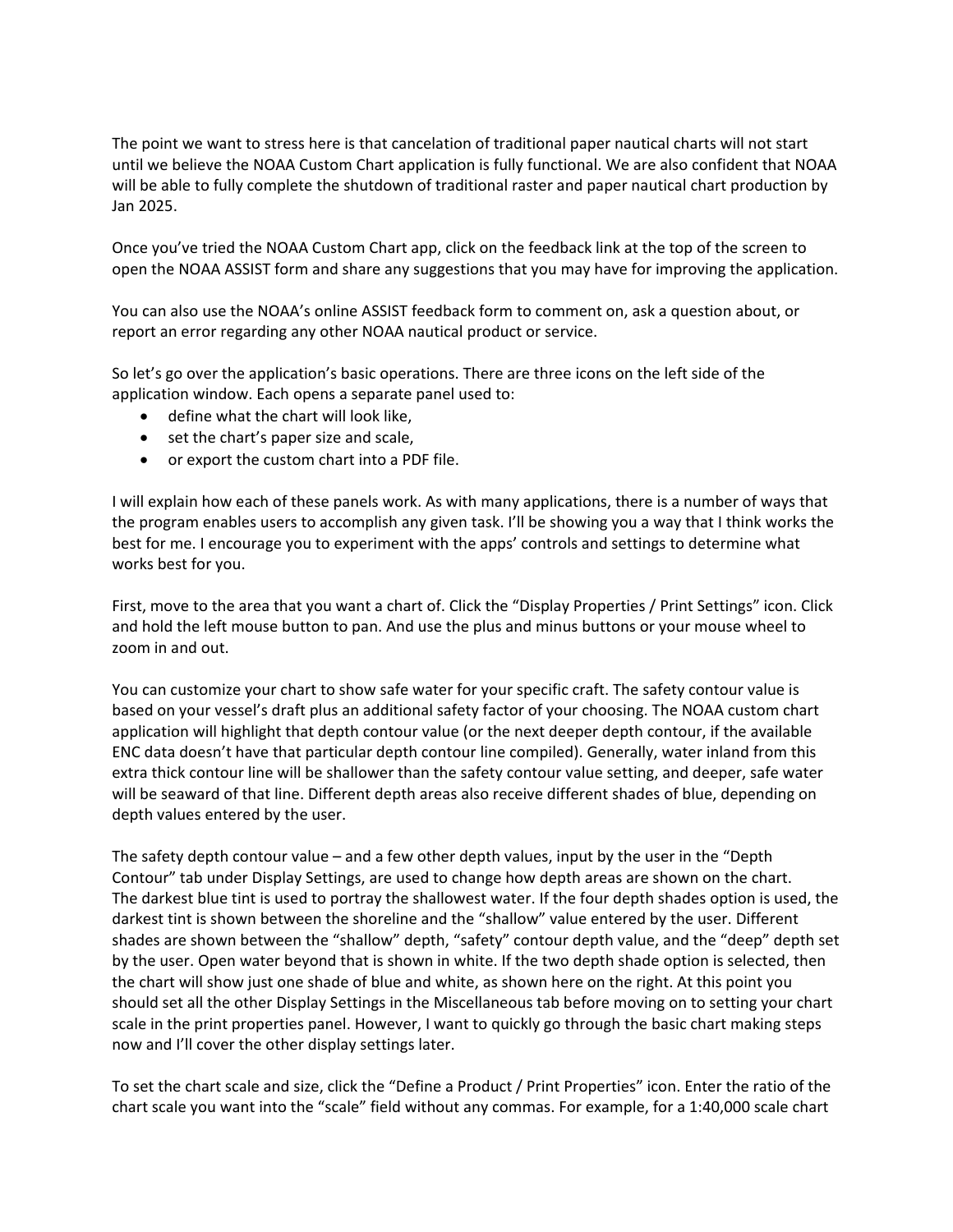enter "4 0 0 0 0". Select a standard paper size from the "Page Size" list. Select either portrait or landscape from the "Orientation" list. Click the "Apply" button.

Click the "Create a new extent" icon. Place the cross-hairs of the cursor at the center of the area that you want a chart of. Click the mouse once to set the center and see the footprint of the chart that will be created. Several chart extents can be set at a time and then exported later. It's important to remember that whatever display or print settings that you have selected will be saved with each chart extent. If you change any settings, they will only apply to new extents, not to any previously established chart extents.

If your chart isn't exactly where you want it, you can adjust the location. Click the "Move an extent" icon Move the cursor over the chart extent that you want to move. Then click and drag the chart to the desired location.

To create the chart, click the "Export Products / Export Queue" icon. In the queue box, click in the chart name field and replace "Chart\_1" text with an appropriate name for your chart. Click on the "Export products" icon (this looks like a printer now, but will likely change in the future). A progress bar will display and an "Open" link will appear when the chart is completed. This could take 2 or 3 minutes, depending on the size of the chart. Click on the "Open" link – I usually right-click to open the chart in a new browser tab.

To save the chart PDF to your computer, click the "download" or "save" icon, or select "save as …" in your browser's "file" menu. You may then view or print the chart with Adobe Acrobat or another PDF viewer.

If you want to delete a chart extent, you can do this while in the Export Queue. Click on the "Export Products / Export Queue" icon if you aren't in the queue already. Click on one of charts listed in the Export Queue box. The chart will be highlighted in the map window. Click on the "Delete" icon Click "OK" when prompted to delete the chart extent.

This is what a 1:40,000 scale NOAA Custom Chart of Martha's Vineyard, Massachusetts looks like. It is built from 1:40,000 scale ENC data. The NOAA Custom Chart portrayal of the chart data currently uses the symbols found on Electronic Chart Display and Information Systems (or ECDIS) used by large commercial vessels. However, NOAA is making several changes that will make the NOAA Custom Chart app easier to use and the output look more like a traditional NOAA paper chart. Other improvements on the way include replacing many of the ECDIS symbols with the more familiar of NOAA symbols that have been used in the past to represent aids to navigation, such as, buoys, beacons, and lights. There will also be improvements to how chart notes are assembled and printed And better methods for managing the placement of compass roses As well as a simpler, more intuitive user interface.

On traditional NOAA paper nautical charts, notes are distributed throughout the chart image. The NOAA Custom Chart app organizes notes differently.

The NOAA Custom Chart app assembles all chart notes on a separate 8  $\frac{1}{2}$  x 11" page positioned after the chart image in the chart PDF file. Other chart components, such as source diagrams, will also be placed on these "notes pages."

So let's go over some advanced settings that you can use to customize your chart.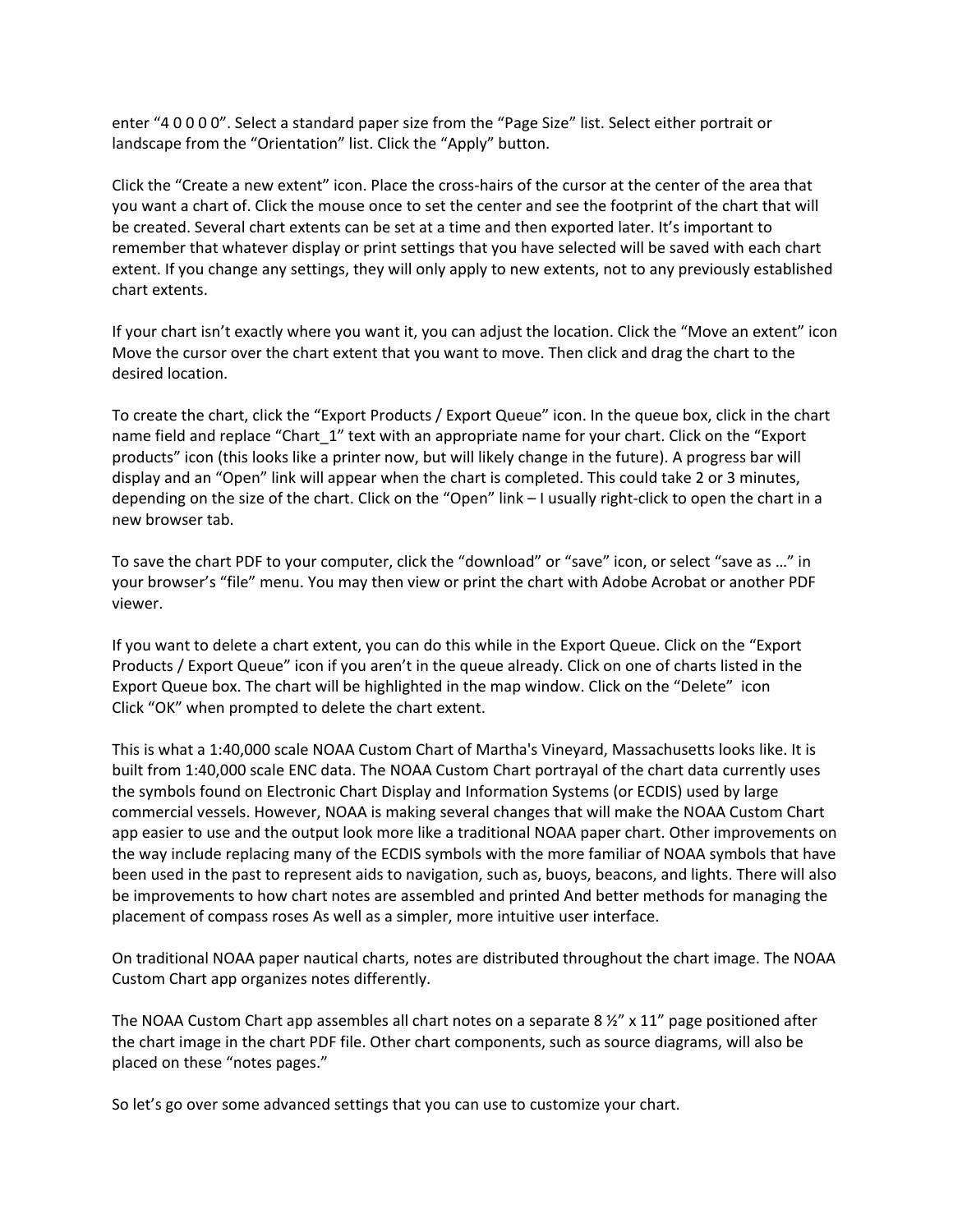These are all in the "Display Properties / Display Settings" panel. Under the miscellaneous tab there are several settings that will help you understand the nature of the underlying ENC data that the NCC charts are created from. This information is not displayed on the finished NCC chart. The "Data extents" and "Display frame" settings allow you to display the extent and scale of the ENC data that is available for you to use to create a NOAA Custom Chart.

One important thing that you will want to do is to pick a chart scale that is close to the scale at which the available ENC data was compiled. Here's one way to easily see the scale of the ENCs in an area:

- 1st set the data extent settings to "On," "CSCL," and "Upper Left." This will display the outlines of ENC cells in magenta with their compilation scale.
- Next check the box for the usage scale band of the chart that you want to create. Overview is the smallest scale, and harbor and berthing are the largest scale ENCs.
- Finally, un-check all three of the "Display Categories" boxes. This will remove the ENC data from the NOAA Custom Chart window so it will be easier to see the ENC cell outlines.
- After you see the scale of the ENC data that is available in your area of interest, you can make a more informed decision about what scale you want your custom chart to be.

Once you have evaluated the ENC data, re-check all the "Display Categories" boxes to turn the display of the ENC data back on.

There are many settings that control how the ENC data is displayed on your custom chart. The Color Scheme, Attribute Description, Honor SCAMIN, and Isolated dangers setting are used in ECDIS to control various aspects of the electronic navigational display and are unnecessary for the NOAA Custom Chart. These settings will be removed in a future version of the application. Use "Depth units" to select displaying depths in meters, feet, or fathoms. Use the "Area symbolization" setting to show area features, such as anchorages, with either "plain" or "symbolized" boundaries. I suggest using symbolized boundaries, which provides a better indication of what the area features are. To show compass roses on your chart, toggle this setting to "On." The ECDIS "isolated danger" symbol, a magenta octagon with a white "X" is used in ECDIS systems to show dangers shallower than a ship's safety contour. This symbol will be removed from future versions of the NOAA custom chart, so that the underlying danger, such as a wreck symbol can be seen clearly.

To have depth contours and the safety depth contour labeled on your chart, keep these toggles set to "On." Aids to navigation, such as buoys, may be displayed with "Paper chart" symbols or "Simplified" geometric shapes. Select "Paper Chart" for a more familiar representation of aids to navigation. The two color depth shades toggle controls whether depth areas are portrayed with 2 or 4 color tints, as I described earlier.

As discussed earlier, the scale bands settings control which scales of ENCs are displayed in the NOAA Custom Chart map window. The display categories settings control different sets of features that can be turned on and off in an ECDIS navigation system. We recommend that these are all checked on whenever you create a custom chart.

These text group settings control various sets of text that can be displayed or suppressed when creating your custom chart. You are encouraged to experiment with turning these on and off to see how the display is changed. That's a lot to cover in a short time, but I hope it can get you all started with experimenting with creating your own custom charts.